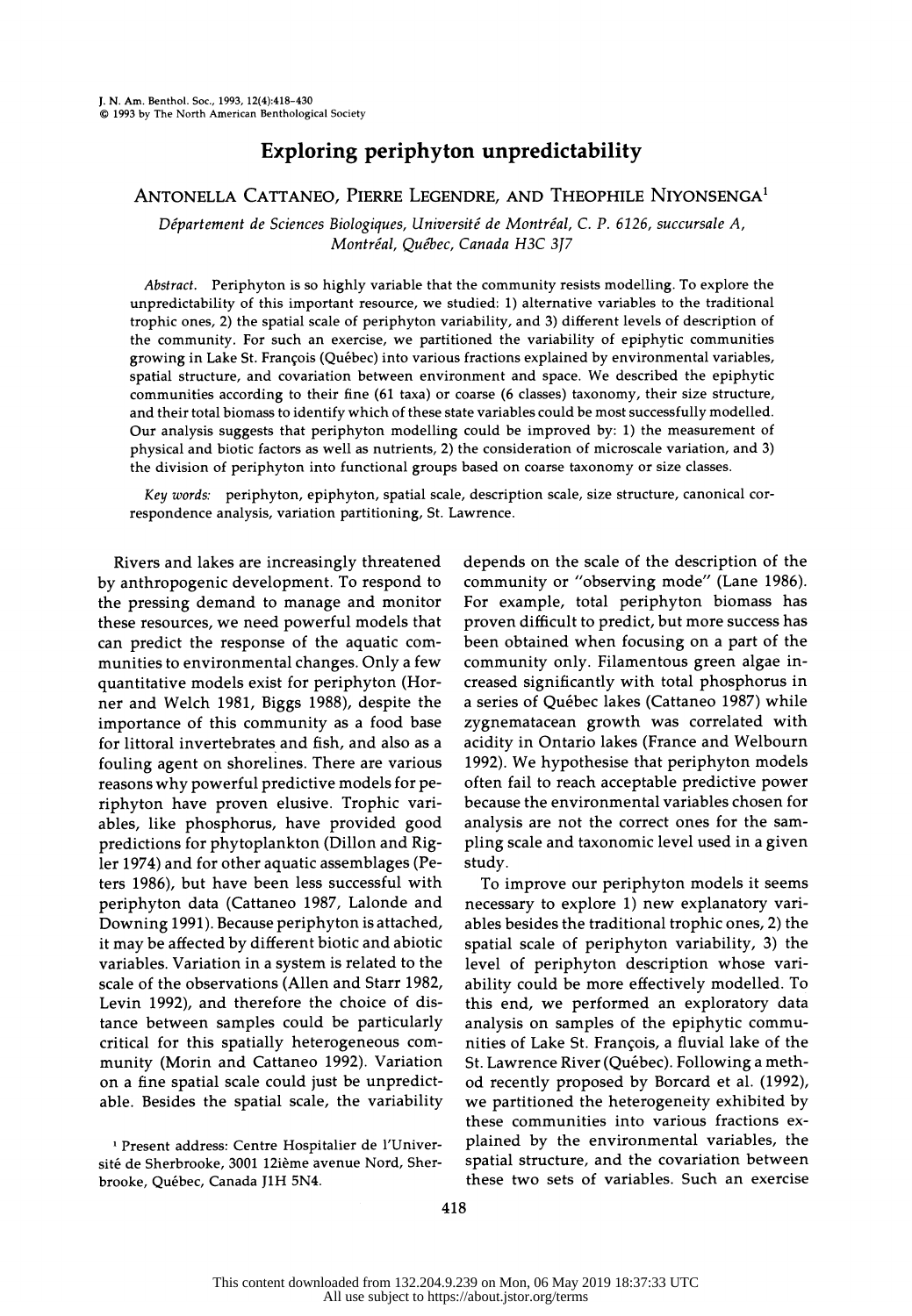shows the spatial scale at which we find vari ability not accounted for by the measured en vironmental variables and could suggest which additional biotic or abiotic variables are more likely to improve our models. To investigate which periphyton state variable may be more easily modelled, we compared the variabilities explained by the model when the total epiphy ton biomass was considered, and when the com munity was subdivided into different groups based on taxonomy, at two different resolution levels (fine: 61 taxa, and coarse: 6 classes), or according to size.

Our findings should help design future pe riphyton studies by indicating the most appro priate choices of scale (i.e., distance between samples), of independent variables, and of the level of community resolution (taxonomy, size classes, or total biomass).

## Methods

# Site and sampling

 Lake St. Francois (74?10' to 74?40'W, 45?00' to 45?16'N) is a fluvial lake along the St. Lawrence River, about 40 km upstream from Montréal (Quebec). The lake is polluted by organic chem icals and metals from industries upstream, near Cornwall (Sloterdijk 1985), but remains rela tively oligotrophic (total phosphorus around 10  $\mu$ g/L). The lake is shallow (average depth = 6 m) and large macrophyte beds, mostly Myrio phyllum and Vallisneria, extend over most of its western section. As part of a multidisciplinary survey on the effect of contamination on lake benthic communities, epiphyton was sampled at eight stations (Fig. 1) in the fall of 1989 (25 September-2 October). The stations were cho sen to maximize the differences between levels of metal and organic contamination, based on previous studies (Sloterdijk 1985). As in all tax onomically based studies on epiphytes, the number of samples to be analysed had to be limited because of time constraints. The average distance between neighboring stations was 4 km and this can be taken as the "scale" at which our study was conducted. At each station, five replicate samples of macrophytes + epiphytes were collected along two parallel transects, the first one with three samples and the second one with two; the distance between each replicate was about 10 m. Macrophytes, whatever type



FIG. 1. Map of Lake St. François in southern Qué bec. Sampling sites are identified by numbers, and triangles indicate their location.

 was found at each 10-m location, were enclosed gently in a 6-L Plexiglas box without disturbing the epiphytes (Downing 1986). After the box was brought to the boat, epiphytes were de tached from the plant by agitation. This treat ment removes the loosely attached epiphytes but leaves the most tightly adhering algae on the plant. This tightly attached fraction, whose biovolume is apparently rather constant among samples (Cattaneo and Kalff 1980), was ignored in this study. Five 10-ml aliquots of epiphyte suspension were pooled and fixed with Lugol's solution for microscopic analysis. The macro phytes from which the epiphyton was detached were identified, frozen, and subsequently dried at 60?C.

### Algal analysis

 Algae were counted with an inverted micro scope in randomly selected fields at  $400 \times$ , 250 $\times$ , and  $100 \times$  magnification. Enough fields were counted to reach a precision of 30% (Lund et al. 1958). Large, rare algae were counted over the entire slide. Algae were classified by taxon and by size. Cell volumes were estimated by ap proximation to solids of known volume. When colonies or filaments were present, the whole volume was taken as algal size rather than the volume of a single cell. In the analysis, we ex cluded the rarest algae and retained the 61 taxa identified to the species or genus that repre sented more than 1% of the total community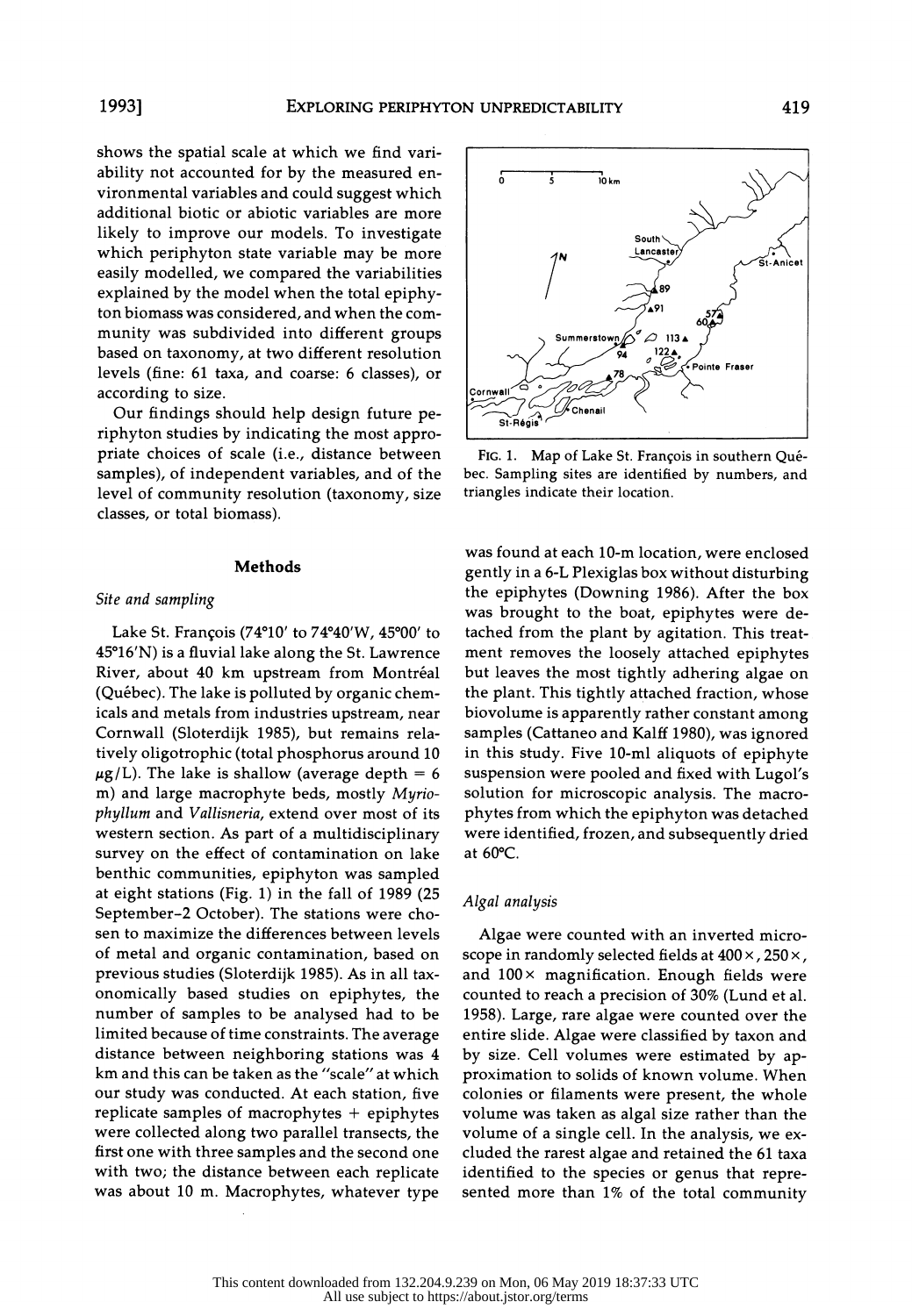TABLE 1. Algal taxa retained for the analysis of Lake St. François epiphyton, and their size and mean biovolume observed in this study. A detailed descrip tion of the assemblages observed at each station is

TABLE 1. Continued.

| published elsewhere (Pinel-Alloul et al. 1991) |             |                                |  |  |  |
|------------------------------------------------|-------------|--------------------------------|--|--|--|
|                                                |             | Mean<br>bio-                   |  |  |  |
|                                                |             | volume                         |  |  |  |
|                                                |             | $(\mu m^3 \times$<br>$106$ per |  |  |  |
|                                                | Size        | g macro-                       |  |  |  |
| Taxa                                           | $(\mu m^3)$ | phyte)                         |  |  |  |
| CYANOPHYCEAE                                   |             |                                |  |  |  |
| Anabaena                                       | 280         | 49                             |  |  |  |
| Chroococcus                                    | 33          | 11                             |  |  |  |
| Dermocarpa                                     | 108         | 269                            |  |  |  |
| Homeothrix A                                   | 120         | 97                             |  |  |  |
| Homeothrix B                                   | 31,200      | 325                            |  |  |  |
| Oscillatoria A                                 | 840         | 2264                           |  |  |  |
| Oscillatoria B                                 | 7600        | 11,228                         |  |  |  |
| Phormidium                                     | 32          | 539                            |  |  |  |
| Rivularia                                      | 800         | 117                            |  |  |  |
| Synechococcus                                  | 12          | 46                             |  |  |  |
| Synechocystis                                  | 4           | 228                            |  |  |  |
| CHLOROPHYCEAE                                  |             |                                |  |  |  |
| Bulbochaete                                    | 94,200      | 36                             |  |  |  |
| Characium                                      | 330         | 31                             |  |  |  |
| Cladophora                                     | 6,923,000   | 4767                           |  |  |  |
| Chlamydomonas                                  | 250         | 100                            |  |  |  |
| Chlorococcales (solitary)                      | 65          | 284                            |  |  |  |
| Chlorococcales (colonies)                      | 264         | 110                            |  |  |  |
| Closterium                                     | 15,000      | 116                            |  |  |  |
| Cosmarium                                      | 2400        | 84                             |  |  |  |
| Enteromorpha                                   | 1,330,000   | 5601                           |  |  |  |
| Geminella                                      | 23,400      | 10                             |  |  |  |
| Hydrodictyon                                   | 6,380,000   | 2109                           |  |  |  |
| Mougeotia A                                    | 282,600     | 389                            |  |  |  |
| Mougeotia B                                    | 11,755,000  | 1370                           |  |  |  |
| Oedogonium A                                   | 9000        | 166                            |  |  |  |
| Oedogonium B                                   | 630,000     | 4414                           |  |  |  |
| Pediastrum                                     | 2100        | 125                            |  |  |  |
| Protoderma                                     | 1260        | 105                            |  |  |  |
| Rhizoclonium                                   | 1,260,000   | 1814                           |  |  |  |
| Scenedesmus A                                  | 160         | 83                             |  |  |  |
| Scenedesmus quadricauda                        | 1600        | 185                            |  |  |  |
| Spirogyra A                                    | 630,000     | 4164                           |  |  |  |
| Spirogyra B                                    | 16,956,000  | 13,920                         |  |  |  |
| Ulothrix                                       | 5040        | 9                              |  |  |  |
| Zygnema                                        | 15,700,000  | 4952                           |  |  |  |
| BACILLARIOPHYCEAE                              |             |                                |  |  |  |
| Acnananthes minutissima                        | 40          | 701                            |  |  |  |
| Cocconeis pediculus                            | 500         | 200                            |  |  |  |
| Cocconeis placentula                           | 360         | 901                            |  |  |  |
| Cymbella A                                     | 300         | 436                            |  |  |  |
| Cymbella B                                     | 840         | 65                             |  |  |  |
| Diatoma vulgare var.<br>linearis               | 1900        | 4617                           |  |  |  |
|                                                |             |                                |  |  |  |

| Taxa                       | Size<br>$(\mu m^3)$ | Mean<br>bio-<br>volume<br>$(\mu m^3 \times$<br>$106$ per<br>g macro-<br>phyte) |
|----------------------------|---------------------|--------------------------------------------------------------------------------|
| Fragilaria capucina        | 6000                | 242                                                                            |
| Fragilaria crotonensis     | 8400                | 137                                                                            |
| Gomphonema A               | 140                 | 873                                                                            |
| Gomphonema B               | 800                 | 232                                                                            |
| Gyrosigma strigile         | 30,000              | 61                                                                             |
| Melosira                   | 13,500              | 477                                                                            |
| Navicula A                 | 70                  | 560                                                                            |
| Navicula gracilis          | 1400                | 472                                                                            |
| Navicula rhyncocephala     | 300                 | 444                                                                            |
| Nitzschia A                | 100                 | 420                                                                            |
| Nitzschia obtusa           | 500                 | 16                                                                             |
| Rhoicosphenia curvata      | 120                 | 48                                                                             |
| Synedra pulchella          | 2000                | 168                                                                            |
| CHRYSOPHYCEAE              |                     |                                                                                |
| Chrysochromulina           | 33                  | 59                                                                             |
| Chrysophyceae (flagellate) | 40                  | 204                                                                            |
| Chrysophyceae (solitary)   | 180                 | 66                                                                             |
| <b>CHRYPTOPHYCEAE</b>      |                     |                                                                                |
| Chryptomonas               | 1200                | 91                                                                             |
| Rhodomonas                 | 180                 | 333                                                                            |
| EUGLENOPHYCEAE             |                     |                                                                                |
| Euglenales                 | 270                 | 270                                                                            |
| Phacus                     | 1500                | 159                                                                            |

 abundance or biovolume and were present in at least two of the 40 samples (Table 1). We also grouped these 61 taxa into six classes (Chloro phyceae, Bacillariophyceae, Chrysophyceae, Cyanophyceae, Cryptophyceae, and Eugleno phyceae), and, alternatively, into five logarith mically increasing size classes ( $<$ 10<sup>2</sup>  $\mu$ m<sup>3</sup>, 10<sup>2</sup>- $10^3 \mu m^3$ ,  $10^3 - 10^4 \mu m^3$ ,  $10^4 - 10^5 \mu m^3$ , and  $> 10^5 \mu m^3$ ). Algal biovolume, either for single taxa, large groups, or total, is expressed as  $\mu$ m<sup>3</sup> × 10<sup>6</sup>/g macrophyte dry weight.

# Environmental and spatial variables

 At each site, several physical and chemical characteristics of the water and sediment were measured in the field or analysed in the laboratory (Table 2). We collected subsurface water samples and sediments by Ekman dredge. Both water and sediment samples were obtained as composite samples from the five replicates and were analysed following the standard methods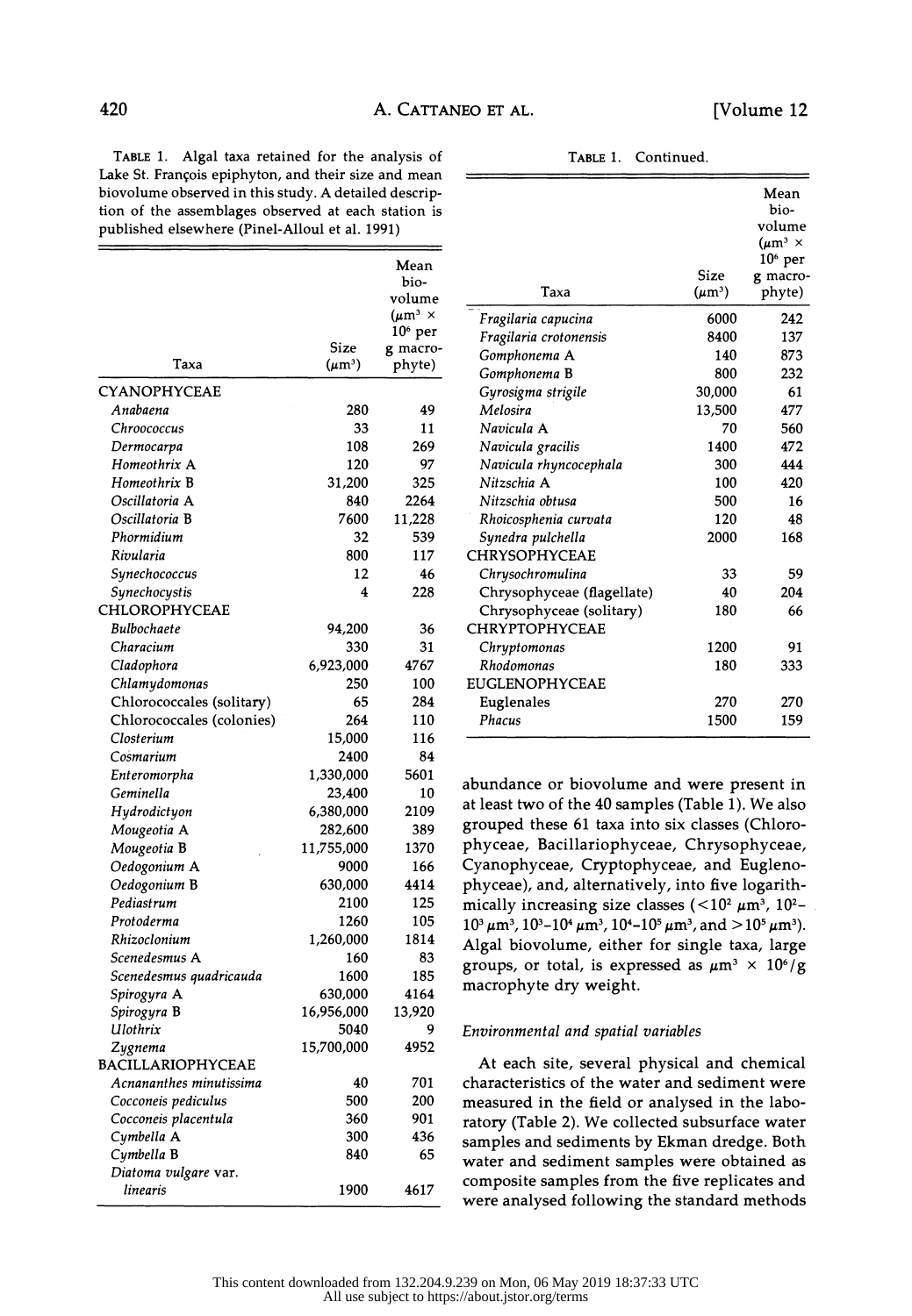| Water                      |                 | Sediment       |             |  |  |
|----------------------------|-----------------|----------------|-------------|--|--|
| Depth $(m)$                | $1 - 2.5$       | As $(\mu g/g)$ | $0.5 - 3.2$ |  |  |
| Temperature (°C)           | $14 - 18$       | Cu $(\mu g/g)$ | $3 - 13$    |  |  |
| Color (Hazen units)        | $4 - 24$        | Mn $(\mu g/g)$ | 35-183      |  |  |
| Turbidity (Jackson units)  | $0.2 - 1.4$     | Ni $(\mu g/g)$ | $2 - 9$     |  |  |
| pH                         | $8.05 - 8.85$   | Pb $(\mu g/g)$ | $2 - 13$    |  |  |
| Alkalinity (mg $CaCO3/L$ ) | $76 - 89.2$     | Se $(\mu g/g)$ | $0.2 - 1.4$ |  |  |
| Hardness (mg $CaCO3/L$ )   | 106.2-123.9     | $Zn(\mu g/g)$  | $7 - 96$    |  |  |
| Conductivity $(\mu S/cm)$  | 156-298         |                |             |  |  |
| Anion sum $(meq/L)$        | $2.55 - 3$      |                |             |  |  |
| Cation sum (meq/L)         | $2.57 - 3.02$   |                |             |  |  |
| Ionic balance (%)          | $0.1 - 0.9$     |                |             |  |  |
| $Ca$ (mg/L)                | $31 - 36.3$     |                |             |  |  |
| $Mg$ (mg/L)                | $7 - 8.2$       |                |             |  |  |
| $Na$ (mg/L)                | $9.4 - 11.7$    |                |             |  |  |
| $K$ (mg/L)                 | $1.29 - 1.52$   |                |             |  |  |
| $SO_4$ (mg/L)              | $24.2 - 28.2$   |                |             |  |  |
| Cl(mg/L)                   | $18.5 - 22.2$   |                |             |  |  |
| $NO3 + NO2 (mg/L)$         | $0.02 - 0.15$   |                |             |  |  |
| Total P (mg/L)             | $0.008 - 0.014$ |                |             |  |  |
| Al $(\mu g/L)$             | $26 - 96$       |                |             |  |  |
| Ba $(\mu g/L)$             | $20.2 - 22.7$   |                |             |  |  |
| $Cr(\mu g/L)$              | $0.4 - 0.9$     |                |             |  |  |
| Cu $(\mu g/L)$             | $1.1 - 7.6$     |                |             |  |  |
| Fe $(\mu g/L)$             | $12.8 - 124$    |                |             |  |  |
| Li $(\mu g/L)$             | $2.5 - 2.8$     |                |             |  |  |
| Mn $(\mu g/L)$             | $1.5 - 6.3$     |                |             |  |  |
| Mo $(\mu g/L)$             | $0.9 - 1.3$     |                |             |  |  |
| Ni $(\mu g/L)$             | $0.7 - 1.2$     |                |             |  |  |
| $Sr(\mu g/L)$              | 149-177         |                |             |  |  |
| $V(\mu g/L)$               | $0.3 - 0.6$     |                |             |  |  |
| $Zn(\mu g/L)$              | $0.8 - 6.2$     |                |             |  |  |

 TABLE 2. The range of values of the environmental variables measured in the water and sediments at eight stations of Lake St. François.

 proposed by Environment Canada (Environ ment Canada 1979).

 Geographic coordinates for each site were measured with a Loran<sup>®</sup> system. Prior to anal ysis, the latitudes and longitudes of the sites, expressed in degrees-minutes-seconds, were transformed into x, y coordinates on a Cartesian plane. The sequence of monomials x, y,  $x^2$ , xy,  $y^2$ ,  $x^3$ ,  $x^2y$ ,  $xy^2$ ,  $y^3$ , etc., was used in canonical analysis (Legendre 1990) in much the same way as in trend surface regression, which is a clas sical method for describing the shape of a geo graphical surface (Student 1914, Ripley 1981). Because the five replicates at each station were close to one another, given the total area sur veyed in this study, we assumed that the geo graphic coordinates of their center point could adequately describe all the replicates. Conse quently, our data table contains 40 data rows, but these are attributed to only eight geograph ical locations. Comparing the unexplained vari ability of these 40 data rows to that of an 8-row data table, obtained by averaging the epiphytic data of the various replicates of each station, allowed us, later in the analysis, to quantify the among-replicate within-station variability of the epiphytic community.

### Statistical analyses

 As a preliminary exploratory analysis, we performed a principal component analysis (PCA) on the environmental variable matrix to iden tify the most important environmental vari ables that separated the various stations. The first two PCA axes produced a diagram in which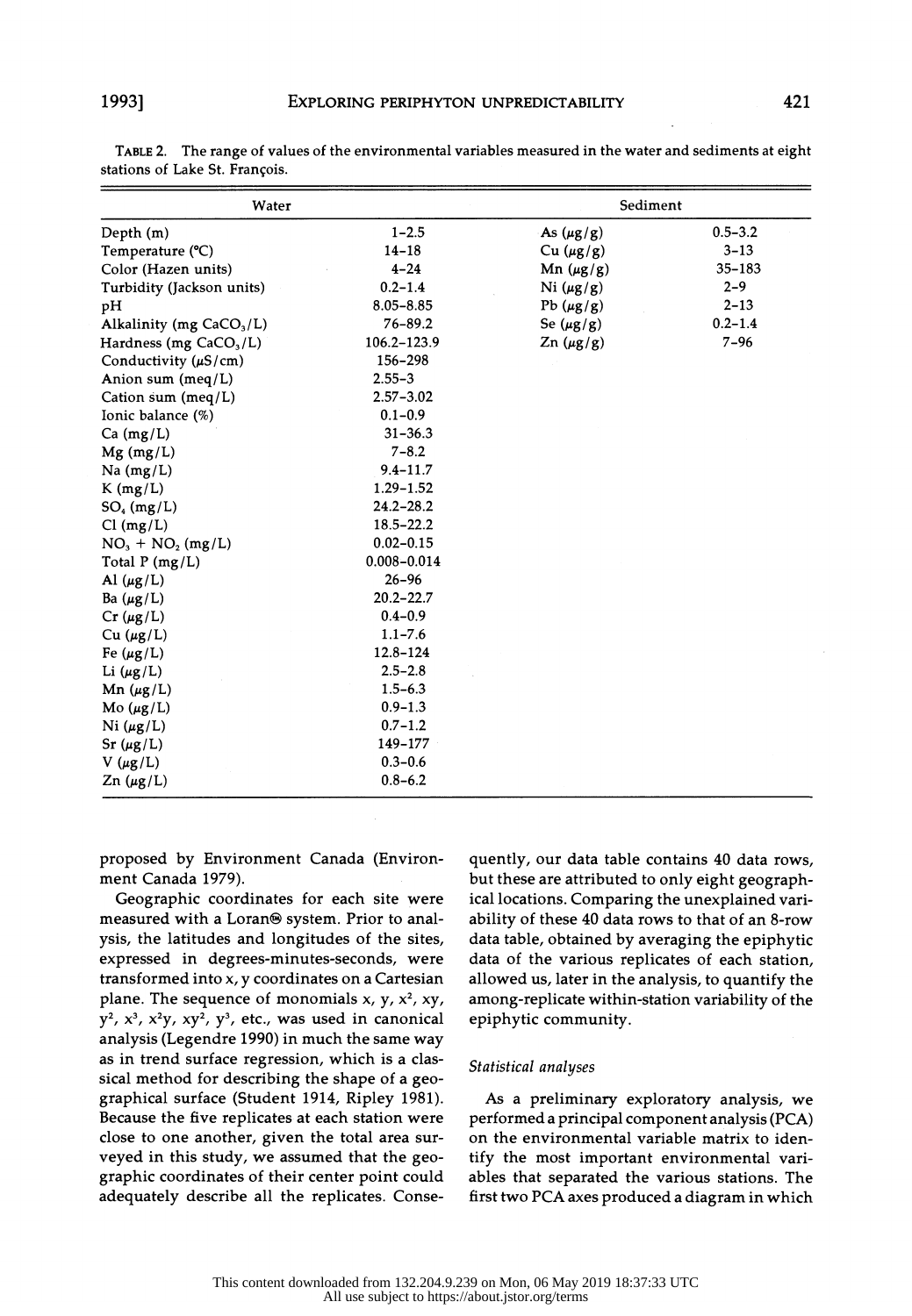the five replicates of station 78 were separated from all the other samples, which were grouped together.

 Drawing dispersion diagrams of the species versus the principal components allowed us to check whether the species had a unimodal or a linear response to the principal components de rived from the environmental variables (ter Braak 1987). Because the response of most spe cies was not linear, we used the canonical form of correspondence analysis (CA) rather than the canonical form of PCA in the remainder of our analysis, as explained below.

 To partition the total variation into purely environmental, purely spatial, covariation be tween environmental and spatial, and unex plained variation, we followed the method of Borcard et al. (1992). In this method, canonical ordination techniques, called "constrained or dination analysis methods" by ter Braak (1987), are used to analyze the relation between a table of dependent variables (here the periphyton species) and a table of independent or explan atory variables (here, the environmental or spa tial variables). The better-known equivalent of canonical ordination is regression analysis, which can be used when modelling a single dependent variable. Two forms of constrained ordination methods are available: 1) redundan cy analysis (RDA) is to be used in the linear context, when the Euclidean distance appro priately represents the among-point relation ships; this is the canonical equivalent of PCA; 2) canonical correspondence analysis (CCA) is used in the unimodal context, when the chi square distance appropriately describes the re lationships among samples, as is often the case with species presence/absence or abundance data. The CCA is the canonical form of CA, selected for our analysis to allow for nonlinear response. Partial forms of RDA and CCA are available which allow computation of the ca nonical correlation between two data tables while controlling for the influence of a third data table. For the partition of periphyton vari ability, we first used CCA to compute the frac tion of variability of the species data that can be explained either by the environmental vari ables (called "fraction  $a + b$ " in our results), or by the spatial structure (called "fraction  $b +$  c"), as expressed by the spatial coordinate poly nomial described above. We also used partial CCA to compute a fraction of the species vari ability, called "fraction a", which is the part that can be explained by the environmental vari ables while controlling for the influence of the spatial structure, and another part of the species variability, called "fraction c", which is the part that can be explained by the spatial variables while controlling for the influence of environ mental variables.

 Canonical correspondence analysis (CCA) and partial CCA were computed on the three ma trices of algal data (61 taxa, 6 large taxonomic groups, 5 size classes) and on the total epiphytic biomass using the program CANOCO (ter Braak 1988) release 3.11 (ter Braak 1990). Before anal ysis, the data in the fine taxonomy matrix were normalised by log transformation ( $y = ln(x +$  1)). No transformation was necessary for the other matrices. A forward selection procedure, like the one used in regression analysis to select the best subset of explanatory variables, was used to determine spatial and environmental variables which are more important in explain ing the variation in the epiphyte matrices. For each variable entered, a permutation test was performed to assess the significance of its ad ditional contribution to the explanation of vari ability ( $\alpha = 5\%$ ).

 Because station 78 is sharply separated from the others in the PCA ordination based upon the environmental variables, we wanted to test whether the patterns we obtained had been bi ased by the presence of this outlier station. Therefore, the variation partitioning was first performed on all 40 samples (8 sites  $\times$  5 rep licates) and then repeated after omitting the five replicates of station 78.

 To represent the spatial structure of the dif ferent fractions of variation of the epiphyton data, we separately mapped their first canonical axes. The contour maps and the clipping con tours of the lake were produced using the con tour mapping program MacGridzo 3.30. The in terpolation algorithm used for gridding employs the inverse-distance-weighting method (Ripley 1981).

#### Results

### Environmental and spatial variables

 The most important environmental and spa tial variables selected by the forward selection procedure for the 61 epiphyton taxa, the 6 larger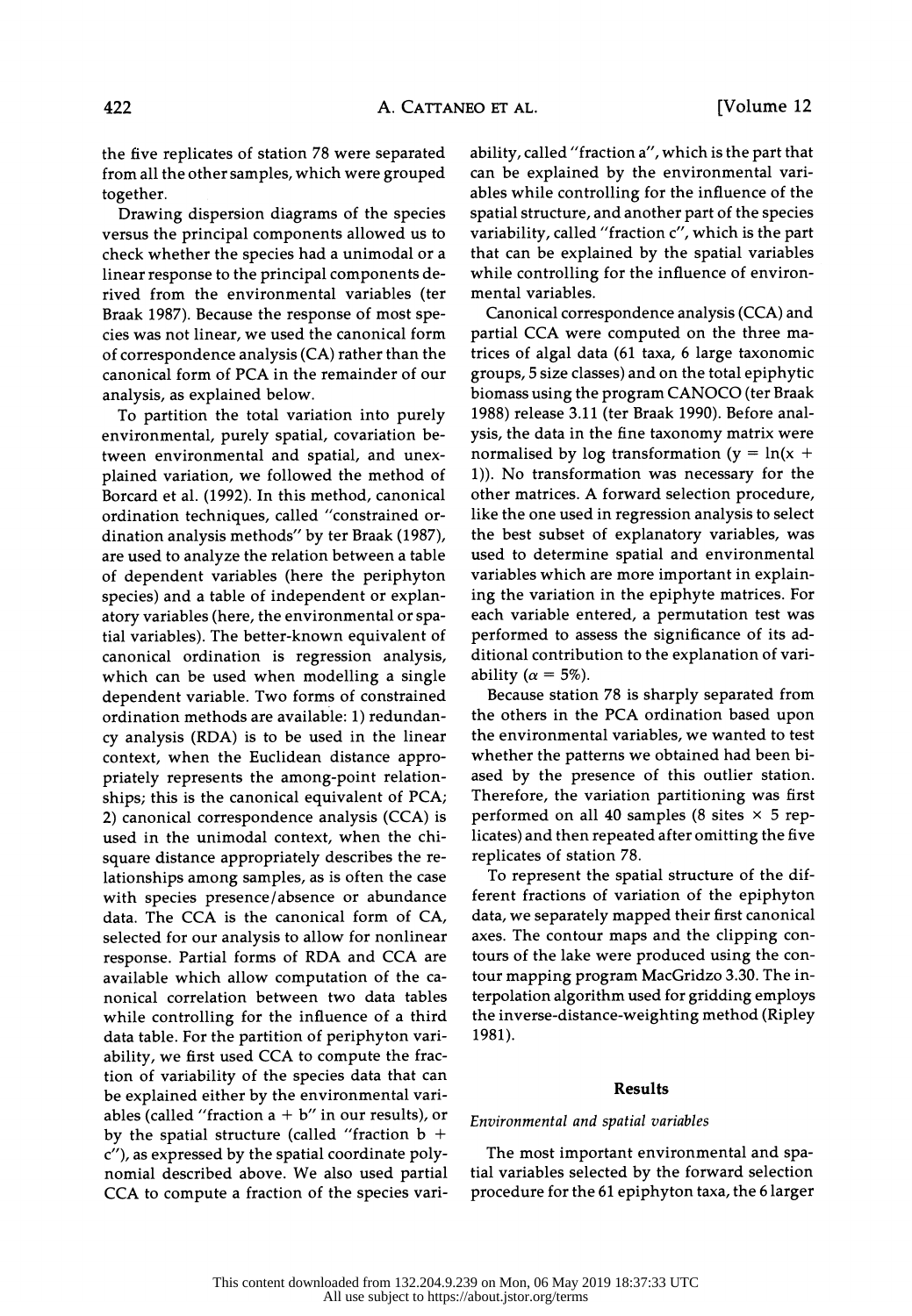|                 | TABLE 3. Environmental variables selected by the forward selection procedure for the fine taxonomy (61              |
|-----------------|---------------------------------------------------------------------------------------------------------------------|
|                 | taxa), coarse taxonomy (6 groups), size classes (5 classes), and total biovolume epiphyte data. The selection       |
|                 | was repeated after omitting station 78. The partial contributions of the variables to the total variance are listed |
| in parentheses. |                                                                                                                     |

| Fine taxonomy                                | Coarse taxonomy          | Size classes            | Total biovolume          |
|----------------------------------------------|--------------------------|-------------------------|--------------------------|
| All stations                                 |                          |                         |                          |
| Chara (12%)                                  | Color (19%)              | Color (25%)             | Vallisneria (18%)        |
| $K_{\text{water}}$ (8%)                      | Chara (15%)              | $Cu_{water}$ (10%)      | $K_{\text{water}}(15\%)$ |
| $Zn_{\text{water}}$ (6%)                     | $K_{\text{water}}$ (5%)  | Vallisneria (6%)        | $Cu_{\text{water}}(9\%)$ |
| $Fe_{water}$ (6%)                            |                          |                         |                          |
| Color <sup>a</sup> (3%)                      |                          |                         |                          |
| Temperature <sup><math>(3%)</math></sup>     |                          |                         |                          |
| $Ceratophyllum^a(3%)$                        |                          |                         |                          |
| Station 78 omitted                           |                          |                         |                          |
| Chara (13%)                                  | Chara (18%)              | Ceratophyllum (24%)     | Depth (16%)              |
| $K_{\text{water}}(11\%)$                     | $K_{\text{water}}(14\%)$ | Depth (15%)             | $N_{\text{water}}$ (11%) |
| $Zn_{\text{water}}$ (9%)                     | $Z_{n_{water}}$ (9%)     | $N_{\text{water}}$ (9%) | Turbidity (8%)           |
| $\text{Fe}_{\text{water}}$ <sup>a</sup> (4%) |                          | $P_{water}$ (5%)        |                          |
| Ceratophyllum <sup>a</sup> (4%)              |                          |                         |                          |
| Temperature <sup>®</sup> (4%)                |                          |                         |                          |

<sup>a</sup> Variables omitted when performing partial CCA because of collinearity caused by the inclusion of the variables omitted when performing<br>spatial variables.

 taxonomic groups, the 5 size classes, and the in that case, a third degree polynomial was suf taxonomic groups, the 5 size classes, and the 11 that case, a time degree polynomial was sur-<br>total biomass are reported in Tables 3 and 4. ficient to describe spatial variation. The omis- Because several of the environmental variables are highly correlated, forward selection yields only a small subset of significant variables. The subsets selected by the analysis are not unique because many variables contribute similarly to the total variation (Montgomery and Peck 1982). Moreover, some environmental and spatial variables retained by the forward selection pro cedure were later discarded because collinearity was observed when both sets of variables were included in the partial canonical correspon dence analysis (Tables 3 and 4).

 When all the stations were included in the analysis, most of the significant variables were those that discriminated station 78 from the oth ers in the PCA (colour, Fe, Cu, Vallisneria). With station 78 omitted, the variables that explained most of the variance for the fine and coarse taxonomy were very similar: Chara, K, and Zn. Depth and nitrate are more important in ex plaining the variance of the total biomass and of the size classes. For size classes, Ceratophyllum presence was also important.

 One or two monomials were sufficient to ex plain the spatial variation of all the matrices, except in the case of the fine taxonomy where the situation was more complex (Table 4); even  sion of station 78 appeared to have little influ ence on the monomials chosen by forward selection.

#### Partition of the variance

 Partial canonical ordinations partitioned the epiphyton variation in four parts: a) variation explained by the environmental variables in dependently of their spatial structure; b) vari ation explained by the spatially structured com ponent of the environmental variables (covariation between environmental variables and spatial coordinates); c) strictly spatial com munity variation; d) unexplained variation. The relative importance of these fractions for the epiphyton, at different resolution levels, is il lustrated in Figure 2. Environmental factors (fraction  $a + b$ ) always explained a substantial portion of the total variation (32 to 54%); a large part of this variation (50 to 80%) resided, how ever, in the spatial structure of the environ mental variables (fraction b).

 The periphyton community structure, as ex plained by the environmental variables, is mapped in Figures 3 (fine taxonomy) and 4 (size classes); only canonical axis I of each fraction is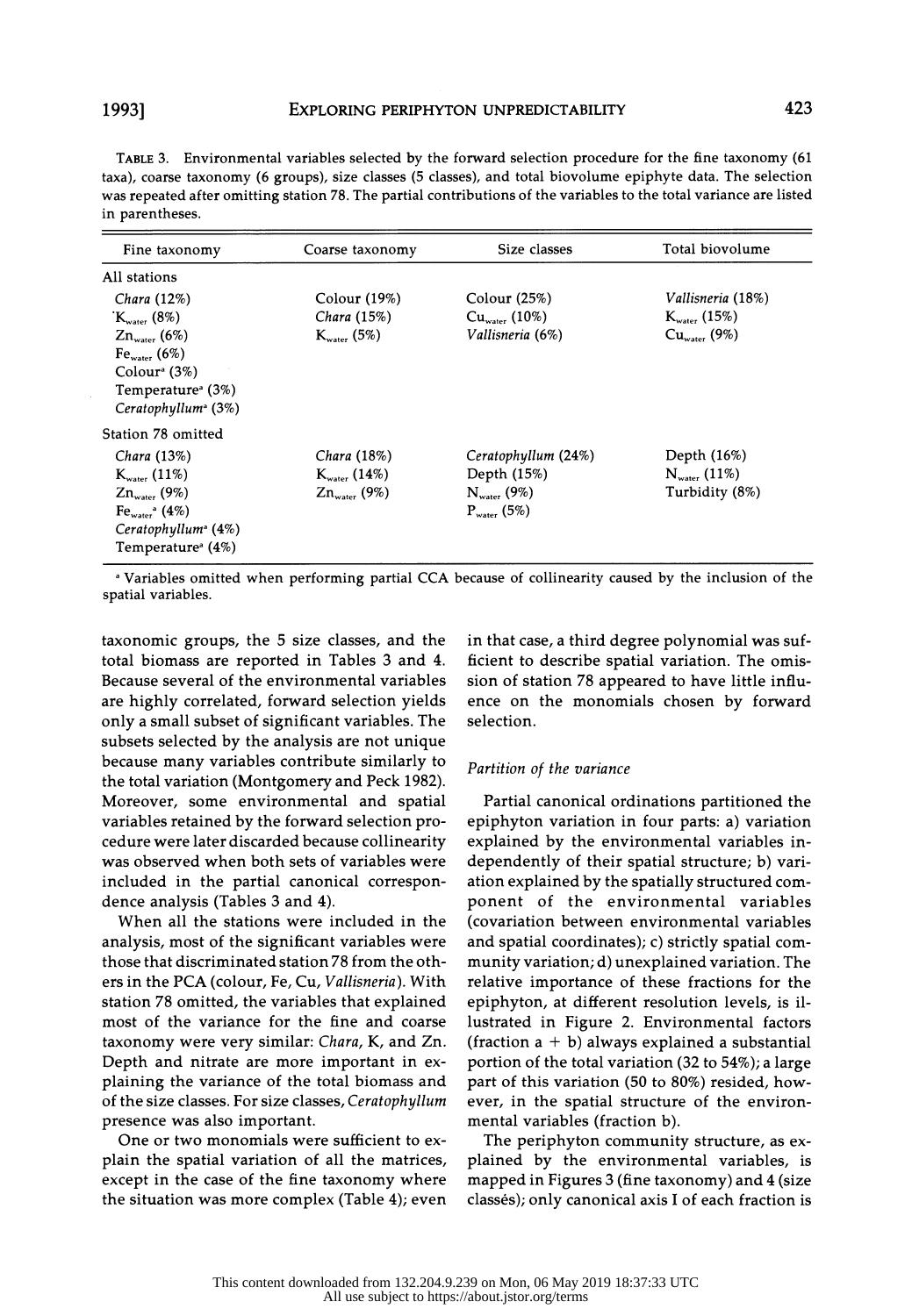TABLE 4. The spatial monomials retained by the forward selection procedure for the fine taxonomy (61 taxa), coarse taxonomy (6 groups), size classes (5 classes), and total biovolume epiphyte data. The anal ysis was repeated after omitting station 78. The partial contributions of the variables to the total variance are listed in parentheses.

| Fine taxonomy       |                    |    | Coarse<br>taxonomy               | <b>Size</b><br>classes | Total<br>biovolume |
|---------------------|--------------------|----|----------------------------------|------------------------|--------------------|
| All stations        |                    |    |                                  |                        |                    |
| $\rm v^3$           | $(10\%)$           |    | $x^2$ (20%) $x^2$ (27%) xy (19%) |                        |                    |
| y                   | (8%)               | xy |                                  | $(8\%)$ xy $(9\%)$     |                    |
| $\mathbf{x}^2$      | (7%)               |    |                                  |                        |                    |
| $x^{3a}$            | (7%)               |    |                                  |                        |                    |
| $x^2y^a$            | (5%)               |    |                                  |                        |                    |
|                     | Station 78 omitted |    |                                  |                        |                    |
| $v^3$               | $(10\%)$           |    | $x^2$ (25%) $x^2$ (31%) xy (20%) |                        |                    |
| y                   | $(10\%)$           |    |                                  |                        |                    |
| $x^2$               | $(10\%)$           |    |                                  |                        |                    |
| $x^{\mathsf{a}}$    | (6%)               |    |                                  |                        |                    |
| $xy^2$ <sup>a</sup> | (4%)               |    |                                  |                        |                    |

 a Variables omitted when performing partial CCA because of collinearity caused by the inclusion of the environmental variables.

 represented here. Both figures show that the effects of environmental variables  $(a + b)$  con sisted of a spatially well-structured fraction (b) plus a spatially unstructured component (a). When representing fraction (a), one faces the inherent contradiction of mapping a structure whose spatial component has been removed; since an interpolation algorithm would always produce an impression of continuity between

 the observation points, we chose to represent the non-spatially-structured fraction (a) in the form of plateau polygons, where each point of the map is estimated to have the same value as the closest observed value (Isaaks and Srivas tava 1989). It became obvious then that there was no continuity among sampling stations on the maps of fraction (a): each sampling location produced a value that was different and inde pendent from the other locations. Figures 3 and 4 show clearly that the environmentally ex plained variation  $(a + b)$  was largely spatial (b). In both cases, there was a gradient in the pe riphyton structure, with canonical axis values increasing from south to north. In Figures 3 and 4, this general trend is valley-shaped in the west to-east direction, with higher values on both sides of a central channel.

 Strictly spatial variation (fraction c) account ed for only a small and insignificant portion of the variation (Fig. 2), with the exception of epi phyton expressed through fine taxonomy; it ap pears that most of the spatially structured pro cesses occurring at the scale of this study (average of 4 km between neighboring stations) were accounted for by our environmental vari ables.

 The amount of unexplained variation (frac tion d) was fairly high (43 to 64%) especially when the community was described by the total biomass or the fine taxonomy. A large part of this fraction was represented by the variance among replicates within stations; this was shown by the fact that the unexplained variance was greatly reduced (75 to 85% reduction) when site



 FIG. 2. Variation partitioning of the epiphyton fine taxonomy (61 taxa), coarse taxonomy (6 classes), size classes (5 classes), and total biovolume. Analyses were performed considering all stations and then repeated after omitting station 78.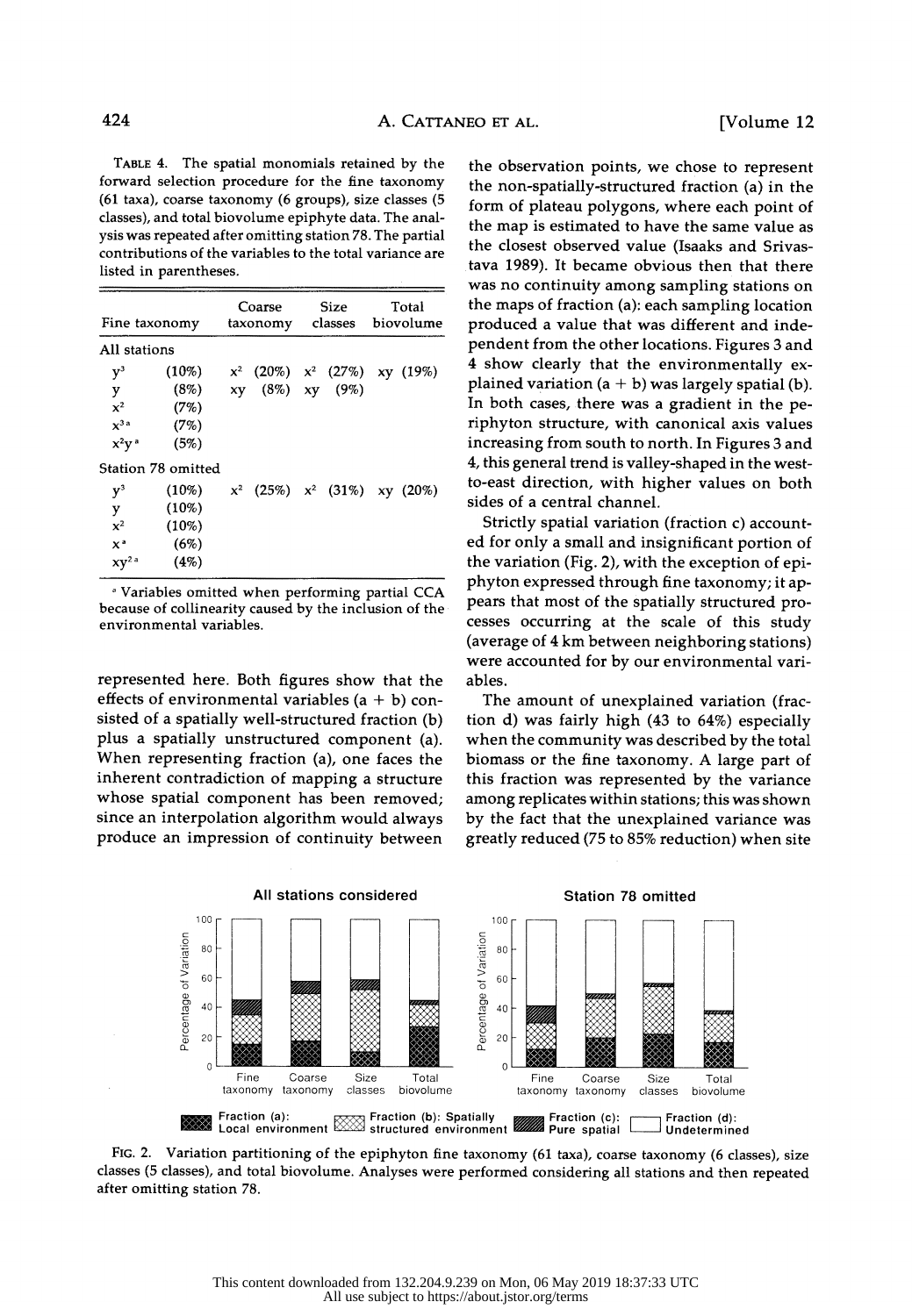

 FIG. 3. Epiphyton described through 61 taxa. Maps of the first canonical axes of fractions a (environmental variation not spatially structured), b (covariation between environment and space), and  $a + b$  (total environ mental variation). Station 78 is included. The 3-D maps (on the bottom) represent the same areas as the contour maps (on the top) that show the position of the sampling stations. In the three panels, shadings represent different scales, but values increase with the density of shading everywhere. The vertical scale on the 3-D maps varies among panels.

 averages (8-line data sets) were substituted for single measurements (40-line data sets) in the analyses (Table 5). This variance was not ac counted for by our environmental variable mea surements, which were averages over each site.

 The omission of outlier station 78 from our analysis did not change the patterns observed when all stations were considered.

## Discussion

 The role of the environmental variables is rather important in explaining epiphytic vari ation, even if their range of variation is limited in the present study (Table 2). Besides chemical variables (nutrients and metals), our analysis suggests the importance of physical factors (depth and colour) on epiphyton distribution and abundance. The only biotic variable that we tested was the macrophyte type, which also was important. This effect, however, could be related to some other unmeasured physical or chemical variables because a single type of plant  was predominant at each station. The impor tance of the macrophyte host is a subject of de bate (Lalonde and Downing 1991, Cattaneo and Kalff 1980). Depth (Lalonde and Downing 1991), nutrients (Ennis 1975, Cattaneo and Kalff 1980, Lalonde and Downing 1991) and metals (Genter et al. 1987, Crossey and La Point 1988, Cattaneo 1992) have all been shown previously to affect periphyton biomass or taxonomy. It is more dif ficult to interpret the importance of potassium in the analysis, considering its narrow range of variation (Table 2). Potassium could, however, be associated with some other measured or un measured variable whose interpretation would be more ecologically meaningful. It should also be kept in mind that the forward selection pro cedure could lead to different subsets because of high correlations among factors, as stated above, so that single factors should be inter preted cautiously.

 Although 30-55% of the epiphytic variability could be accounted for by a few environmental variables, the part of that variability (50 to 80%)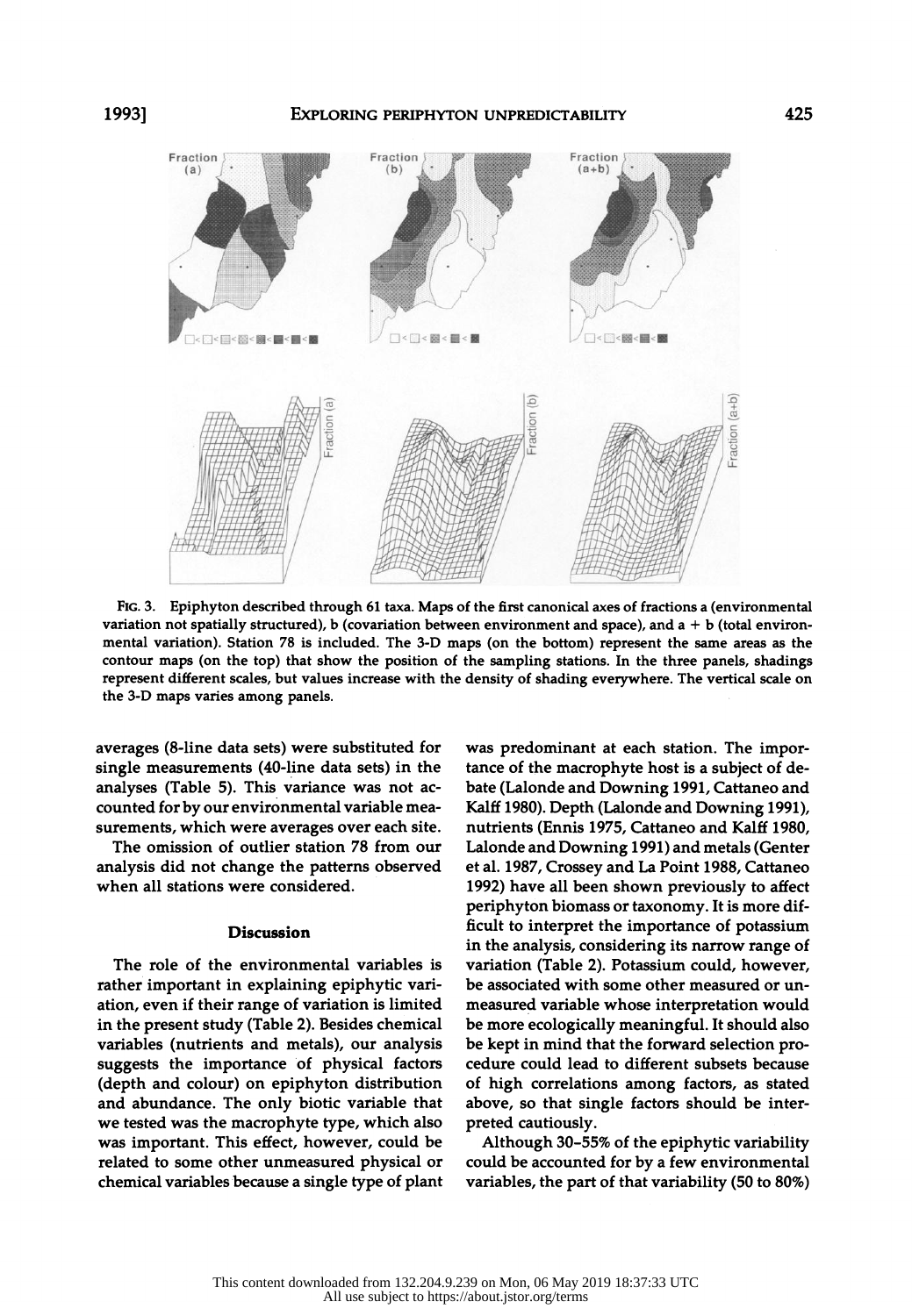

 FIG. 4. Epiphyton described through five size classes. Maps of the first canonical axes of fraction a (en vironmental variation not spatially structured), b (covariation between environment and space), and  $a + b$  (total environment variation). Station 78 is included. The 3-D maps (on the bottom) represent the same areas as the contour maps (on the top) which show the position of the sampling stations. In the three panels, shadings represent different scales, but values increase with the density of shading everywhere. The vertical scale on the 3-D maps varies among panels.

 that could be attributed to the spatial compo nent of these environmental variables was not negligible. That part of the variability, in par ticular, may be related to the measured envi ronmental variables, but it may also be con founded with other spatially structured environmental factors (or by historical events) not included in the analysis. Such factors may

 TABLE 5. Percentages of unexplained variance (fraction d) observed when analyses were performed using all replicates (40-line data sets) and site averages (8-line data sets). The difference between the two per centages indicates the portion of variance attributable to replicates.

|                 | Unexplained variance (%) |      |                                |  |
|-----------------|--------------------------|------|--------------------------------|--|
|                 |                          |      | Replicates Averages Difference |  |
| Fine taxonomy   | 58.3                     | 19.9 | 38.4                           |  |
| Coarse taxonomy | 46.6                     | 9.6  | 37.0                           |  |
| Size classes    | 44.4                     | 6.8  | 37.6                           |  |
| Total biovolume | 56.5                     | 13.4 | 43.1                           |  |

 influence both the environmental variables in the analysis (or covary with them) and the com munity spatial structure (Borcard and Legendre 1993). In the lake section that we studied, in dustrial discharges come mostly from the south shore; the channel-like structure in periphyton community structure may well be a response to these pollutants transported by currents or to the currents themselves (Figs. 3 and 4). The city of Cornwall, further upstream (west), is a sig nificant source of metal pollution (Sloterdijk 1985), so that the water entering our map from the most southwestern station (78) is also heavi ly polluted. There is an apparent response (low canonical axis value) by the periphyton com munity at this station. The peaks on the north western shore probably reflect the effect on pe riphyton of the inflow of several tributaries draining a mostly agricultural watershed. In our example, therefore, the location of industrial and agricultural discharges appears to control the spatial distribution of periphyton. Because of this sharing of variance between spatial and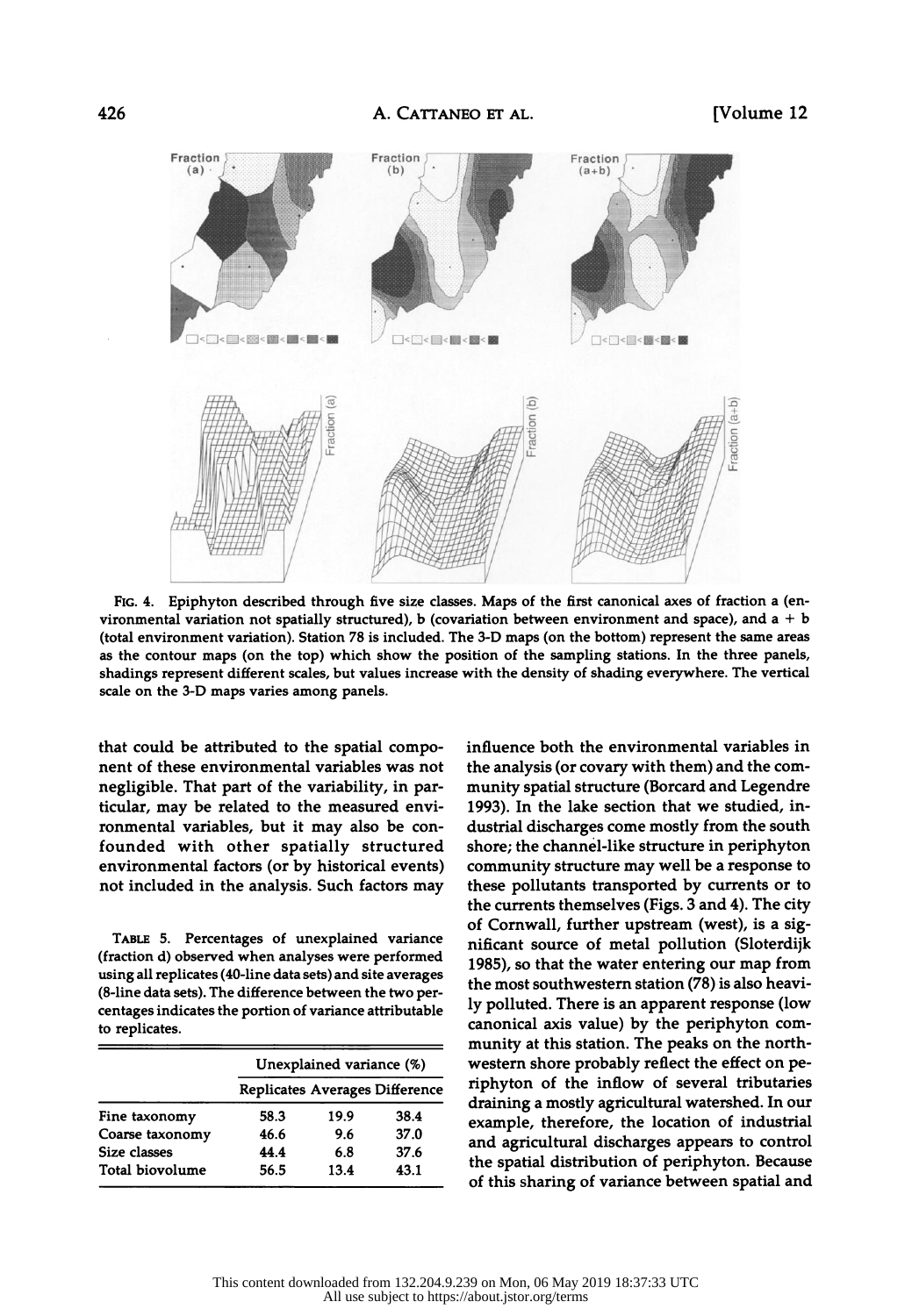environmental variables, one has to be careful when extrapolating the resulting models to oth er locations.

 Several processes could account for the small scale (10-m) heterogeneity that we observed be tween replicates and that is often reported in periphyton studies (Weitzel et al. 1979, Morin and Cattaneo 1992). Substratum age influences colonization time and consequently epiphyton biomass (Sand-Jensen and Sondergaard 1981). A macrophyte bed contains many microenvi ronments where current, and consequently wa ter renewal, and light conditions are different. A similar or higher amount of heterogeneity could be expected on the stony bed of a lake or stream. The nutrient regime measured in water could be very different from that of the peri phytic algae which can use nutrient released by the sediment (Hansson 1988) or the plant sub stratum (Burkholder and Wetzel 1990). Grazers, which are important in regulating the quantity and quality of periphyton (Lamberti and Resh 1983, Cattaneo 1983), have a patchy distribution (Downing 1979) and probably a patchy impact on the algae. To improve periphyton models we should concentrate on these variables that are likely to vary at smaller scales. Microelec trodes, able to measure the fine grain of the environment around the periphyton, appear promising (Revsbech and Jørgensen 1986), but are unlikely to become standard tools in large environmental surveys. A significant amount of variability associated with periphyton esti mates, both at the subsampling (Biggs 1987) and at the counting levels (Willén 1976), could be reduced by improved methods. However, mod els at a small spatial scale have to contend with the variability introduced by stochastic events, such as the sloughing of part of the periphyton when the layer close to the substratum in a thick community dies. This stochasticity may fatally weaken predictions at a fine spatial scale. Be sides, predictions at such scale are rarely mean ingful for most questions of water management and monitoring. Nevertheless, this local vari ability should be considered in designing large scale surveys so that enough replicates are col lected to detect significant differences among sites (Morin and Cattaneo 1992).

 Even though the partitioning of the variation was similar whatever state variables were used to describe the periphyton, some interesting dif ferences were found (Fig. 2). The purely spatial

 portion (c) was significant only when the epi phyton was described at fine taxonomic level. This suggests that some unmeasured spatially structured processes are significant for the dis tribution of particular species. When more ag gregate groups were considered, the impor tance of these processes waned, probably because species with similar taxonomy or size substituted for each other along the gradient. For similar reasons, the unexplained variation (fraction d) was larger when the community was described at a fine taxonomic level than when species were pooled in coarser taxonomic groups or size classes (Fig. 2). As Rigler (1982) suggested, community models based on species have low predictive power. In fisheries, coarser models also outperform highly detailed ones (Ludwig and Walters 1985). However, a com plete lack of detail was equally unfruitful in this study. When the taxa were further grouped to obtain the total biomass, the fraction of unex plained variation increased to its largest value. This further pooling of different epiphyton fractions appeared to obscure part of the struc ture brought out by CCA and partial CCA anal yses. This structure reflected differences among components of the community that may have balanced each other when we totalled the frac tions to obtain total biomass. Differences in phosphorus uptake, carbon fixation, and sus ceptibility to grazing have been observed for different growth forms of stream algae (Stein man et al. 1992). Different benthic algae may respond differently to the environmental vari ables; and hence acidification (France and Wel bourn 1992), metal contamination (Leland and Carter 1984, Cattaneo 1992), and eutrophication (Cattaneo 1987) have been observed to affect periphyton size structure and taxonomy, but not total biomass. Division of the community into functional groups defined by coarse tax onomy, size classes, or growth forms seems to be the most efficient basis for modelling. This division also could address the different con tributions of these algal groups to the food base and to fouling. A thick diatom mat used by invertebrates (Lamberti and Moore 1984) and fish is ecologically and aesthetically different from a large mass of green filamentous algae that accumulates and decays on shorelines. The main appeal of total biomass is that it can be assessed rapidly by simple measurements of chlorophyll or dry weight. Recent technical ad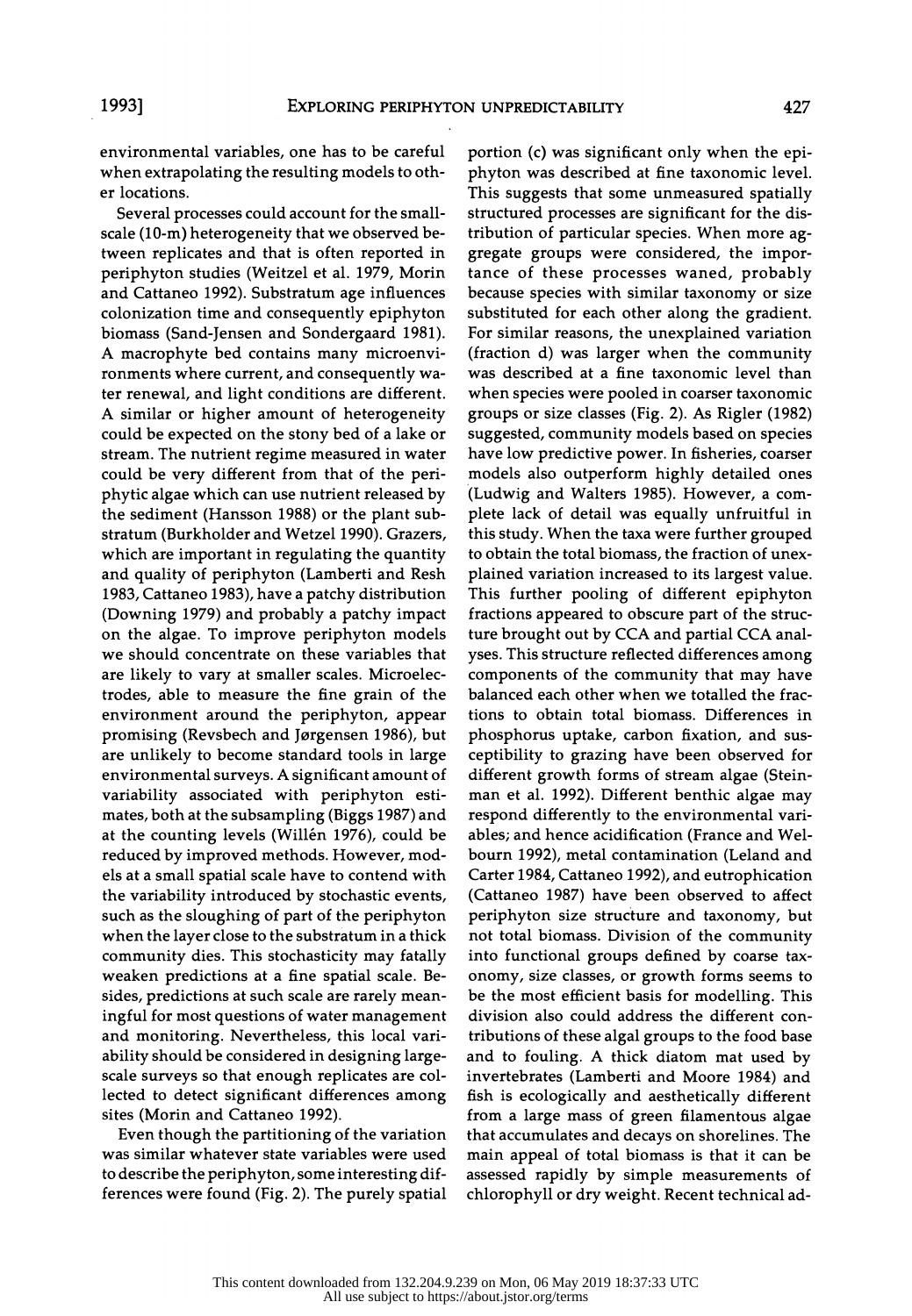vances could, however, facilitate the measure ment of different periphyton fractions and their subsequent use in large-scale surveys. Com plete pigment absorbance spectra are now more easily available, and their study could provide information on the taxonomic composition of algal assemblages (Eloranta 1983, Wilhelm et al. 1991). Video image analyses (Porter 1988) can also speed up the measurement of periphyton size structure. An overly detailed taxonomic analysis does not seem warranted for such a purpose.

 In conclusion, our exploratory analysis sug gests that 1) physical and biotic variables, as well as nutrients, should be measured and used as explanatory variables in models; 2) small scale variability (10-m scale or less) is large and mostly unpredictable; larger-scale sampling programs should be designed to account for this heterogeneity; 3) for modelling, periphyton should be divided into functional groups based on coarse taxonomy or size classes; fine taxo nomic description and total biomass appear to be less amenable to modelling. A judicious choice of the spatial scale of the observations and of the detail at which we describe the com munity is likely to improve our capacity to pre dict periphyton for lake and river management and biomonitoring purposes.

# Acknowledgements

 This study was funded by "Centre Saint-Lau rent", Environment Canada, and by operating grants from the Natural Sciences and Engi neering Research Council of Canada to AC and PL. Vincent Jarry assisted in the sampling and Ginette Méthot in the data compilation. Ber nadette Pinel-Alloul and Dolors Planas provid ed advice in the study planning. Comments by Rosemary Mackay, Alan Steinman, Thomas Burns, Robert Peters, and an anonymous re viewer greatly improved the focus of the paper. Contribution No. 395 of the "Groupe d'Ecologie des eaux douces", Université de Montréal.

#### Literature Cited

- ALLEN, T. F. H., AND T. B. STARR. 1982. Hierarchy: perspectives for ecological diversity. University of Chicago Press, Chicago, Illinois.
- BIGGS, B. J. F. 1987. Effects of sample storage and

 mechanical blending on the quantitative analysis of river periphyton. Freshwater Biology 18:197- 203.

- BIGGS, B. J. F. 1988. Algal proliferations in New Zea land's shallow, stony foothills-fed rivers: towards a predictive model. Verhandlungen der Inter nationalen Vereinigung für Theoretische und Angewandte Limnologie 23:1405-1411.
- BORCARD, D., AND P. LEGENDRE. 1993. Environmentai control and spatial structure in ecological com munities, with an example on Oribatid mites (Ac ari, Oribatei). Journal of Environmental Statistics 1:55-76.
- BORCARD, D., P. LEGENDRE, AND P. DRAPEAU. 1992. Partialling out the spatial component of ecolog ical variation. Ecology 73:1045-1055.
- BURKHOLDER, J. M., AND R. G. WETZEL. 1990. Epi phytic alkaline phosphatase on natural and ar tificial plants in an oligotrophic lake: re-evalua tion of the role of macrophytes as a phosphorus source for epiphytes. Limnology and Oceanog raphy 35:736-747.
- CATTANEO, A. 1983. Grazing on epiphytes. Limnol ogy and Oceanography 28:124-132.
- CATTANEO, A. 1987. Periphyton in lakes of different trophy. Canadian Journal of Fisheries and Aquat ic Sciences 44:296-303.
- CATTANEO, A. 1992. The anthropogenically stressed periphyton of Lake Orta, Italy. Hydrobiologia 234: 111-121.
- CATTANEO, A., AND J. KALFF. 1980. The relative con tribution of aquatic macrophytes and their epi phytes to the production of macrophyte beds. Limnology and Oceanography 25:280-289.
- CROSSEY, M. J., AND T. W. LA POINT. 1988. A com parison of periphyton community structural and functional responses to heavy metals. Hydro biologia 162:109-121.
- DILLON, P. J., AND F. H. RIGLER. 1974. The phospho rus-chlorophyll relationship in lakes. Limnology and Oceanography 19:767-773.
- DOWNING, J. A. 1979. Aggregation, transformation and the design of benthos sampling programs. Journal of the Fisheries Research Board of Canada 36:1454-1463.
- DOWNING, J. A. 1986. A regression technique for the estimation of epiphytic invertebrate populations. Freshwater Biology 16:161-173.
- ELORANTA, P. V. 1983. Periphyton pigment analyses using paper chromatography. Pages 291-298 in R. G. Wetzel (editor). Periphyton of freshwater ecosystems. Dr. W. Junk Publishers, The Hague.
- ENNIS, G. L. 1975. Distribution and abundance of benthic algae along phosphate gradients in Koo tenay Lake, British Columbia. Verhandlungen der Internationalen Vereinigung für Theoretische und Angewandte Limnologie 20:1116-1121.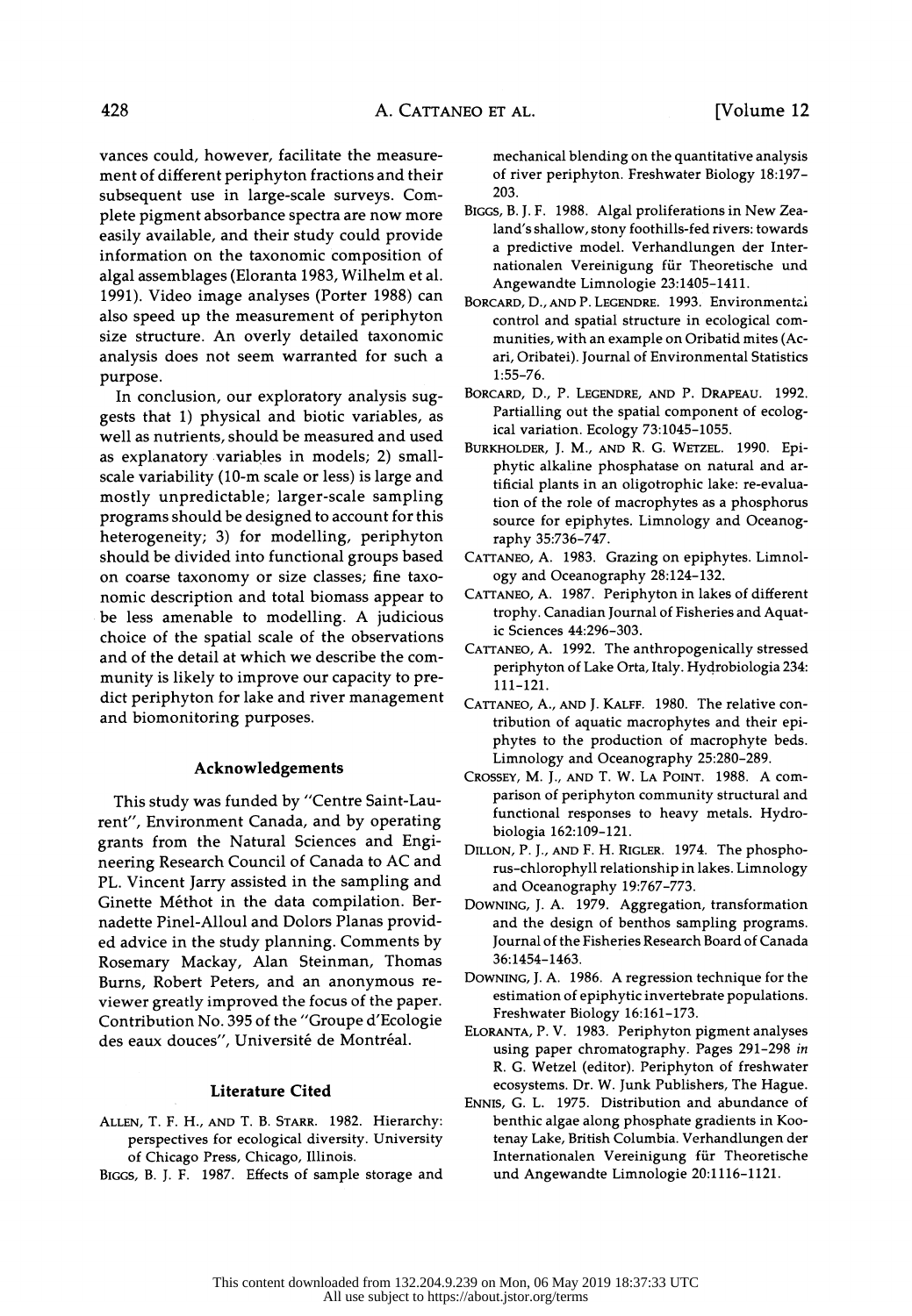- ENVIRONMENT CANADA. 1979. Analytical methods manual. Environment Canada. Inland Water Di rectorate, Water Quality Branch, Ottawa, Canada.
- FRANCE, R. L., AND P. M. WELBOURN. 1992. Influence of lake pH and macrograzers on the distribution and abundance of nuisance metaphytic algae in Ontario, Canada. Canadian Journal of Fisheries and Aquatic Sciences 49:185-195.
- GENTER, R. B., D. S. CHERRY, E. P. SMITH, AND J. CAIRNS. 1987. Algal periphyton population and com munity changes from zinc stress in stream me socosms. Hydrobiologia 153:261-275.
- HANSSON, L.-A. 1988. Effects of competitive inter actions on the biomass development of plank tonic and periphytic algae in lakes. Limnology and Oceanography 33:121-128.
- HORNER, R. R., AND E. B. WELCH. 1981. Stream pe riphyton development in relation to current ve locity and nutrients. Canadian Journal of Fish eries and Aquatic Sciences 38:449-457.
- ISAAKS, E. H., AND R. M. SRIVASTAVA. 1989. Applied geostatistics. Oxford University Press, New York.
- LALONDE, S., AND J. A. DOWNING. 1991. Epiphyton biomass is related to lake trophic status, depth, and macrophyte architecture. Canadian Journal of Fisheries and Aquatic Sciences 48:2285-2291.
- LAMBERTI, G. A., AND V. H. RESH. 1983. Stream pe riphyton and insect herbivores: an experimental study of grazing by a caddisfly population. Ecol ogy 64:1124-1135.
- LAMBERTI, G. A., AND J. W. MOORE. 1984. Aquatic insects as primary consumers. Pages 164-195 in V. H. Resh and D. M. Rosenberg (editors). The ecology of aquatic insects. Praeger Publishing Company, New York.
- LANE, P. A. 1986. Symmetry, change, perturbation, and observing mode in natural communities. Ecology 67:223-239.
- LEGENDRE, P. 1990. Quantitative methods and bio geographic analysis. Pages 9-34 in D. J. Garbary and G. R. South (editors). Evolutionary bioge ography of the marine algae of the North Atlan tic. NATO ASI Series, volume G 22. Springer- Verlag, Berlin.
- LELAND, H. V., AND J. L. CARTER. 1984. Effects of copper on species composition of periphyton in a Sierra Nevada, California, stream. Freshwater Biology 14:281-296.
- LEVIN, S. A. 1992. The problem of pattern and scale in ecology. Ecology 73:1943-1983.
- LUDWIG, D., AND C. J. WALTERS. 1985. Are age-struc tured models appropriate for catch-effort data? Canadian Journal of Fisheries and Aquatic Sci ences 42:1066-1072.
- LUND, J. W. G., C. KIPLING, AND E. D. LE CREN. 1958. The inverted microscope method of estimating

 algal numbers and the statistical basis of esti mations by counting. Hydrobiologia 11:143-170.

- MONTGOMERY, D. C., AND E. A. PECK. 1982. Intro duction to linear regression analyses. Wiley, New York.
- MORIN, A., AND A. CATTANEO. 1992. Factors affecting sampling variability of freshwater periphyton and the power of periphyton studies. Canadian Jour nal of Fisheries and Aquatic Sciences 49:1695- 1703.
- PETERS, R. H. 1986. The role of prediction in lim nology. Limnology and Oceanography 31:1143- 1159.
- PINEL-ALLOUL, B., G. METHOT, AND A. CATTANEO. 1991. Effets des niveaux de contamination des lacs flu viaux du Saint-Laurent sur la structure des com munautés epiphytiques: recherche d'indicateurs biologiques. Environment Canada, Centre Saint- Laurent.
- PORTER, K. G. 1988. Cell sorting techniques for mi crobial ecology. Ecology 69:588-590.
- REVSBECH, N. P., AND B. B. J0RGENSEN. 1986. Micro electrodes: their use in microbial ecology. Pages 293-352 in K. C. Marshall (editor). Advances in microbial ecology, volume 9. Plenum Press, New York.
- RIGLER, F. H. 1982. Recognition of the possible: an advantage of empiricism in ecology. Canadian Journal of Fisheries and Aquatic Sciences 39:1323- 1331.
- RIPLEY, B. D. 1981. Spatial statistics. Wiley, New York.
- SAND-JENSEN, K., AND M. SONDERGAARD. 1981. Phy toplankton and epiphyte development and their shading effect on submerged macrophytes in lakes of different nutrient status. Internationale Revue der gesamten Hydrobiologie 66:529-552.
- SLOTERDIJK, H. 1985. Substances toxiques dans les sediments du lac Saint-Francois (Fleuve Saint- Laurent, Québec). Environment Canada, Direction général des eaux intérieures, Région du Québec.
- STEINMAN, A. D., P. J. MULHOLLAND, AND W. R. HILL. 1992. Functional responses associated with growth form in stream algae. Journal of the North American Benthological Society 11:229-243.
- STUDENT (W. S. GOSSET). 1914. The elimination of spurious correlation due to position in time or space. Biometrika 10:179-180.
- TER BRAAK, C. J. F. 1987. Ordination. Pages 91-173 in R. H. G. Jongman, C. J. F. ter Braak, and O. F. R. van Tongereu (editors). Data analysis in com munity and landscape ecology. PUDOC, Wag eningen, The Netherlands.
- TER BRAAK, C. J. F. 1988. CANOCO-an extension of DECORANA to analyze species-environment relationships. Vegetatio 75:159-160.
- TER BRAAK, C. J. F. 1990. Update notes: CANOCO